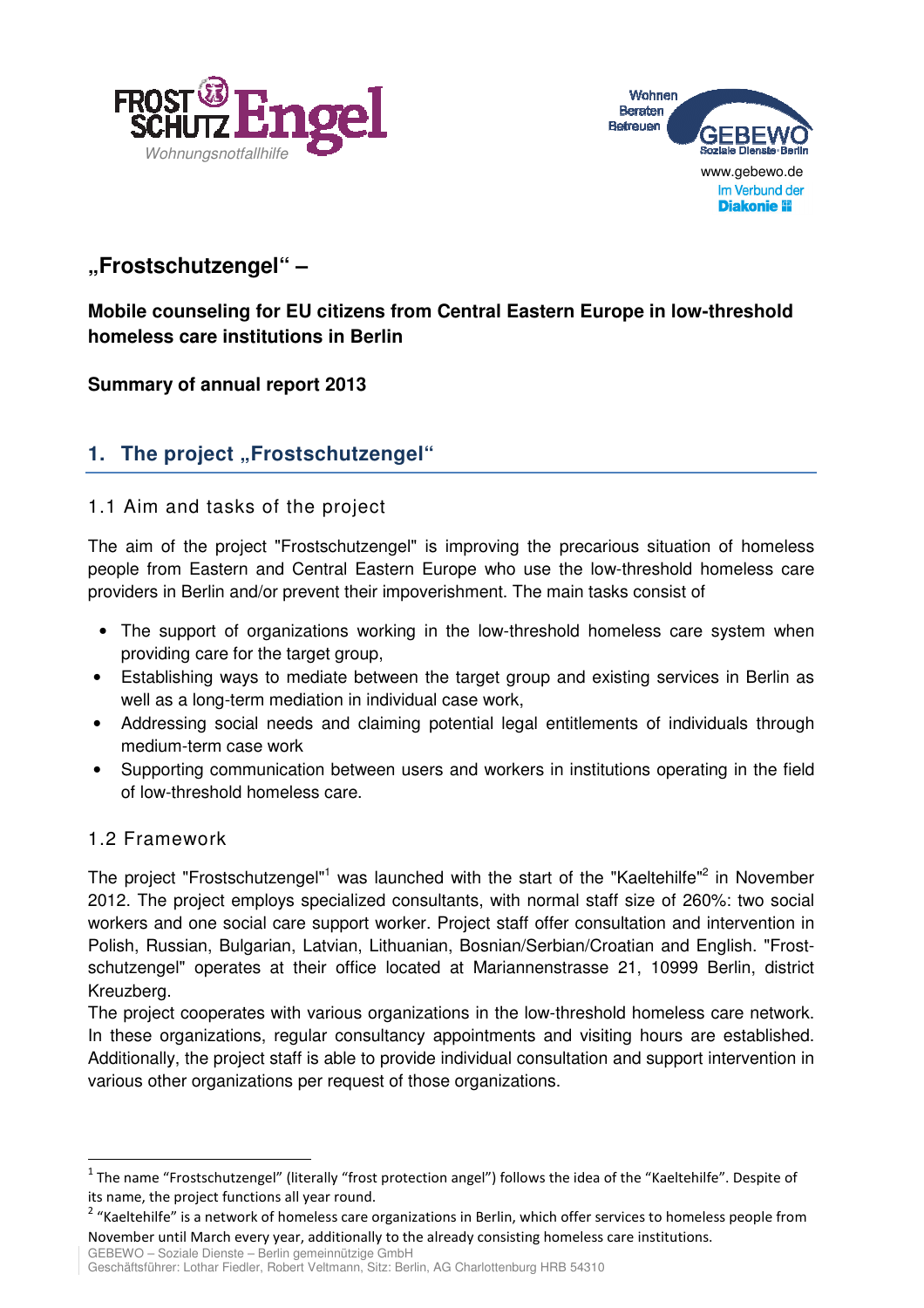### **2. Case management**

The target group of the client-focused counseling is clients of low-threshold homeless services in Berlin who originally come from EU member countries in Central and Eastern Europe. The case management is documented in the following description. Please note that the following information is specific to the project target group, and does not necessarily represent the entirety of the Central and Eastern European homeless population residing in Berlin.

### 2.1 Individuals Who Received Services

In 2013, 305 persons of the target group received consultation, connected to other service organizations or, in cases were accompanied by project staff to relevant appointments. 1006 contacts were established; 82,35% were male.

More than half of the group that received consultation were originally from the Central Europe region, and a great majority of those possessed a Polish passport. More than one quarter of the people consulted (28,76%) were originally from a country in Northern Europe, approximately 2/3 of those people were from Latvia. 14,38% of the people consulted held a passport of a country in South East Europe, out of these, 45% held a Romanian or Bulgarian passport.

The great majority of the people consulted were of working age. At the time of first consultation, 94,12% were between 20 and 59 years old. Those under 30-years-old made up 17,7% of the group.

152 persons indicated their level of education. Of the 152 individuals, 69,28% indicated that they had completed their studies at some level. 52,20% had completed 2-3 years of their education, while 17% had graduated from a specialized training course, held a Master's certificate, or had a Bachelors or Masters degree.

In more than half of the cases (54,14%), search for employment was indicated as the reason for entering the country. 11,83% indicated that they had entered the country because of private problems. Receiving social benefits was not mentioned as a reason for entering the country.

At the time of initial contact, 16,7% of the people consulted had entered the country within the last four weeks. More than one third (34,31%) had lived between 1 and 12 months in Germany, 20,59% had been living 1-5 years in the country. 14% indicated having entered Germany more than 5 years ago.

### 2.2 Current Living Situation

85% of the people consulted indicated that they were homeless when project staff first made contact. 2/3 said that they slept outside or in homeless night shelters. 14,38% slept at acquaintances', 2,94% slept in public accommodation such as a dormitory. 20,92% indicated they were sleeping on the street. 4,58% of the people indicated they resided in their own apartment. 115 persons commented on how they made a living. A large portion (39,13%) indicated they lived on the money earned from selling street papers and/or collecting and recycling bottles. 22,61% indicated that they have a legal working contract. 18,26% were working illegally. 11,3% received social benefits such as unemployment money or retirement benefits.

### 2.3 Counseling

In approximately 19% of counseling cases, search for work, accommodation and sleeping arrangement, or psychosocial support dominated the conversation. In 18% of cases, the topic of securing one's everyday survival came up. Questions concerning health were brought up in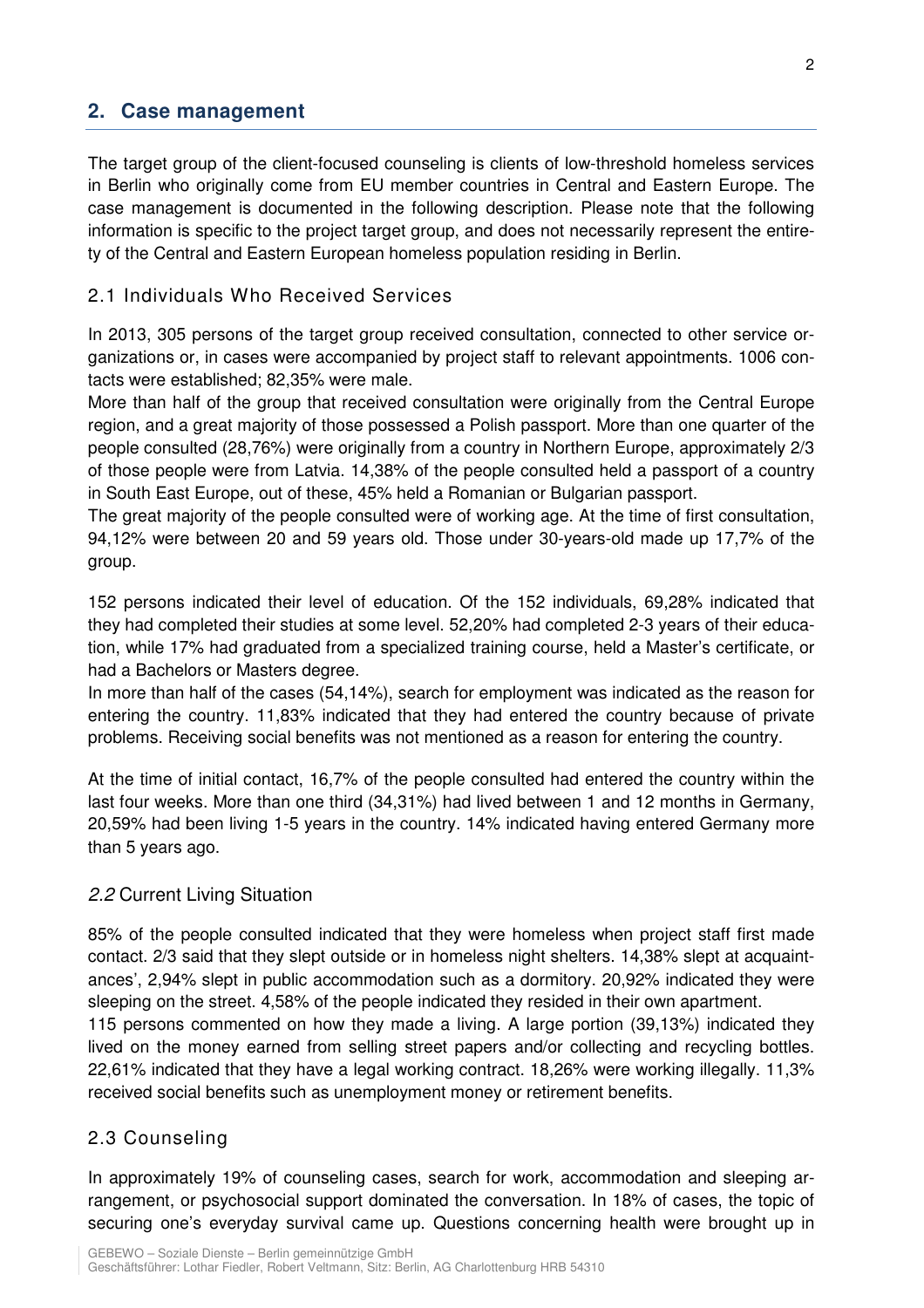11% of the consultations. The return to the country of origin or to another country was brought up in 8,86% and 6,87%, respectively, of the consultations.

Aspects of international mobility were important in 80% of the contacts made for consultation with people who had entered the country within the last month. In the consultations with people who have been in Germany less than one year, mobility was cited in only 27% of the cases. Continuing the journey to another country was of particular concern for people who had entered the country within the past month, while persons who resided in Germany long-term considered continuing their journey as a minor topic. The issue of "returning" to the country of origin gained importance in relation to the length of the stay; however it was often not important within the first year of the person's stay in Germany.

Issues concerning health and the health care system became more important with the length of the stay of the person.

Material goods that support individual's basic needs also become more important the longer an individual resides in the country, though it does play a major role every stage of consultation. Within the first year of entering Germany, it came up as an issue in 60% of the consultations. The issue arose in 80% of the consultations with people who have been living in the country for more than five years.

Work is a major topic of concern during consultations regardless of the individuals' length of stay in the country.

Through the project's activities people were directed to easily-accessible organizations that provided services for individuals' basic physical survival. People were also directed to organizations working directly on issues of homelessness and migration. One third of the people consulted were sent to additional consulting centers such as the Polish Social Council, the Advisory Center of the German Labor Union, the organization Amaro Foro e.V., the contact and consultation center for refugees and asylum seekers, (KUB e.V.), Suedosteuropa Kultur e.V. and emergency consultation centers concerning the loss of housing and securing one's survival. A large portion (19,31%) of the institutions individuals were referred to provided accommodation, specifically low-threshold night shelters for homeless people. The severity of becoming and remaining homeless was not addressed though, simply through residing in a shelter overnight.

Due to the fact that the return to the country of origin was only a minor issue during consultation, the professional and/or informal contact with service organizations in the country of origin played only a minor role.

#### 2.4 Summary

The Project and its consultancy staff have, through implementation over the period of more than one year, drawn the following conclusions regarding the current state of play for homeless migrants:

- Structural barriers interfere with substantial integration of this particularly vulnerable population and facilitate the creation and maintenance of structures of labor exploitation and impoverishment.
- Feelings of shame and experiencing discrimination shift individuals' values and establish long-term destructive coping mechanisms.
- These conditions often lead to high costs for public follow-up services.